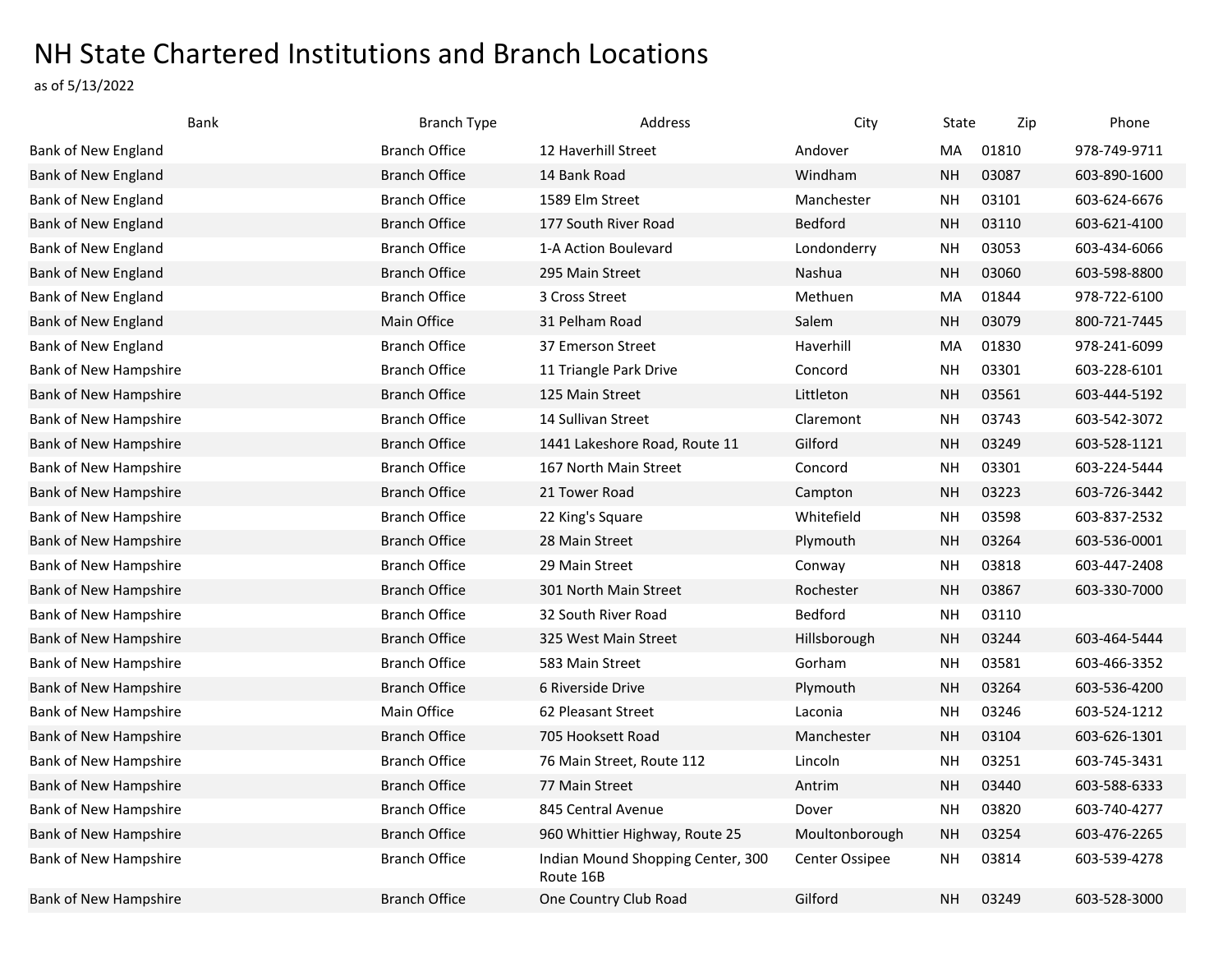| Bank                          | <b>Branch Type</b>   | Address                         | City                 | State     | Zip   | Phone        |
|-------------------------------|----------------------|---------------------------------|----------------------|-----------|-------|--------------|
| <b>Claremont Savings Bank</b> | <b>Branch Office</b> | 106 North Main Street           | West Lebanon         | NΗ        | 03784 | 603-542-7711 |
| <b>Claremont Savings Bank</b> | <b>Branch Office</b> | 135 Main Street                 | Charlestown          | <b>NH</b> | 03603 | 603-542-7711 |
| <b>Claremont Savings Bank</b> | Main Office          | 145 Broad Street, PO Box 1600   | Claremont            | NΗ        | 03743 | 603-542-7711 |
| <b>Claremont Savings Bank</b> | <b>Branch Office</b> | 356 Washington Street           | Claremont            | <b>NH</b> | 03473 | 603-542-7711 |
| <b>Claremont Savings Bank</b> | <b>Branch Office</b> | 85 Main Street                  | Springfield          | VT        | 05156 | 603-542-7711 |
| Franklin Savings Bank         | <b>Branch Office</b> | 1 Dobson Way                    | Merrimack            | NΗ        | 03054 | 603-423-0058 |
| Franklin Savings Bank         | <b>Branch Office</b> | 11 Saw Mill Road                | Gilford              | <b>NH</b> | 03249 | 603-524-5247 |
| Franklin Savings Bank         | <b>Branch Office</b> | 139 King Street                 | Boscawen             | <b>NH</b> | 03303 | 603-796-2090 |
| Franklin Savings Bank         | <b>Branch Office</b> | 350 Lake Street                 | <b>Bristol</b>       | <b>NH</b> | 03222 | 603-744-5461 |
| Franklin Savings Bank         | Main Office          | 387 Central Street              | Franklin             | <b>NH</b> | 03235 | 603-934-4445 |
| Franklin Savings Bank         | <b>Branch Office</b> | 585 Mast Road                   | Manchester           | <b>NH</b> | 03102 | 603-222-2059 |
| Franklin Savings Bank         | <b>Branch Office</b> | 67 Laconia Road                 | Tilton               | NΗ        | 03276 | 603-286-2800 |
| Franklin Savings Bank         | <b>Branch Office</b> | 933 Central Street              | Franklin             | <b>NH</b> | 03235 | 603-934-6808 |
| Mascoma Bank                  | <b>Branch Office</b> | 1 Main Street                   | Lyme                 | <b>NH</b> | 03768 | 603-795-4300 |
| Mascoma Bank                  | <b>Branch Office</b> | 105 Main Street                 | Windsor              | VT        | 05089 | 802-674-3463 |
| Mascoma Bank                  | <b>Branch Office</b> | 1151 U.S. Route 4               | Canaan               | NΗ        | 03741 | 603-523-4377 |
| Mascoma Bank                  | <b>Branch Office</b> | 1185 Shelburne Road, Suite 4    | South Burlington     | VT        | 05403 | 802-651-9231 |
| Mascoma Bank                  | <b>Branch Office</b> | 13 Main Street                  | Enfield              | <b>NH</b> | 03748 | 603-632-5556 |
| Mascoma Bank                  | <b>Branch Office</b> | 137-139 Broad Street            | Claremont            | <b>NH</b> | 03743 | 603-543-1276 |
| Mascoma Bank                  | <b>Branch Office</b> | 216 VT Route 132                | South Strafford      | VT        | 05070 | 802-765-4013 |
| Mascoma Bank                  | <b>Branch Office</b> | 2212 Main Street                | Bethlehem            | <b>NH</b> | 03574 | 603-869-3311 |
| Mascoma Bank                  | <b>Branch Office</b> | 225 Lebanon Street - Route 120  | Hanover              | <b>NH</b> | 03755 | 603-643-9829 |
| Mascoma Bank                  | <b>Branch Office</b> | 235 Main Street                 | Lancaster            | <b>NH</b> | 03584 | 603-788-4769 |
| Mascoma Bank                  | <b>Branch Office</b> | 242 North Winooski Ave, Suite 2 | <b>Burlington</b>    | VT        | 05401 |              |
| Mascoma Bank                  | <b>Branch Office</b> | 243 Sykes Mt. Ave               | White River Junction | VT        | 05001 | 802-295-2223 |
| Mascoma Bank                  | <b>Branch Office</b> | 245 Main Street                 | Charlestown          | <b>NH</b> | 03603 | 603-826-7764 |
| Mascoma Bank                  | <b>Branch Office</b> | 255 West Street                 | Keene                | <b>NH</b> | 03431 | 603-357-1619 |
| Mascoma Bank                  | <b>Branch Office</b> | 259 Newport Road                | New London           | <b>NH</b> | 03257 | 603-526-9306 |
| Mascoma Bank                  | <b>Branch Office</b> | 263 Maple Street                | White River Junction | VT        | 05001 | 802-295-5456 |
| Mascoma Bank                  | <b>Branch Office</b> | 264 Main Street                 | Bethel               | VT        | 05032 | 802-234-9410 |
| Mascoma Bank                  | <b>Branch Office</b> | 270 River Road                  | Springfield          | VT        | 05156 | 802-885-4948 |
| Mascoma Bank                  | <b>Branch Office</b> | 292 VT Route 110                | Chelsea              | VT        | 05038 | 802-685-4833 |
| Mascoma Bank                  | <b>Branch Office</b> | 303 Main Street                 | Norwich              | VT        | 05055 | 802-649-1220 |
| Mascoma Bank                  | <b>Branch Office</b> | 429 Woodstock Road              | Woodstock            | VT        | 05091 | 802-457-9842 |
| Mascoma Bank                  | <b>Branch Office</b> | 431 Pine Street, Suite 115      | Burlington           | VT        | 05401 | 802-291-6441 |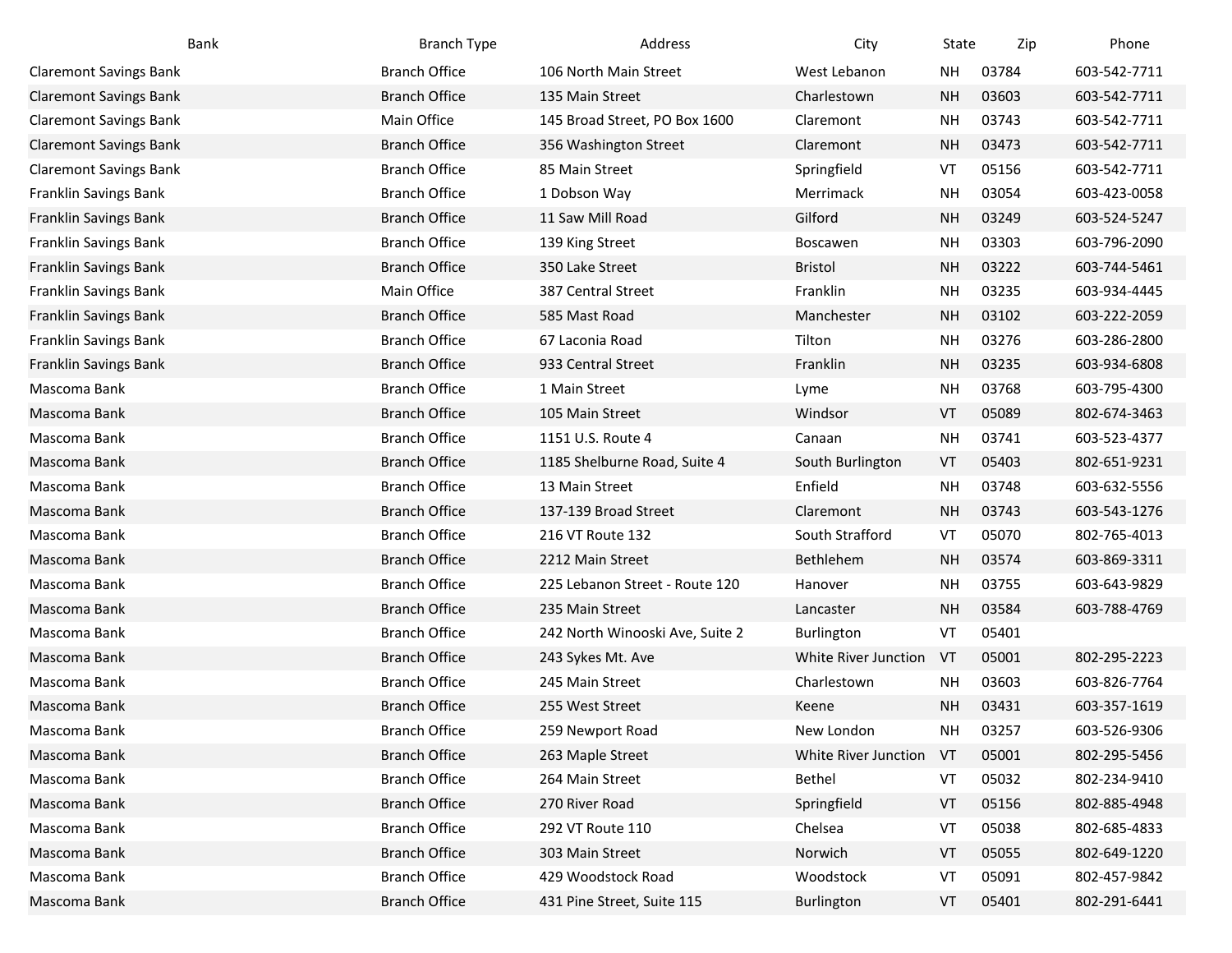| Bank                                 | <b>Branch Type</b>   | Address                                           | City                 | State     | Zip   | Phone        |
|--------------------------------------|----------------------|---------------------------------------------------|----------------------|-----------|-------|--------------|
| Mascoma Bank                         | <b>Branch Office</b> | 53 Main Street                                    | Walpole              | <b>NH</b> | 03608 | 603-756-9293 |
| Mascoma Bank                         | <b>Branch Office</b> | 55 Main Street                                    | <b>Bethel</b>        | VT        | 05032 | 802-234-9410 |
| Mascoma Bank                         | Main Office          | 67 North Park Street                              | Lebanon              | <b>NH</b> | 03766 | 603-448-3650 |
| Mascoma Bank                         | <b>Branch Office</b> | 7 VT Route 12                                     | Hartland             | VT        | 05048 | 802-436-2141 |
| Mascoma Bank                         | <b>Branch Office</b> | 70 Main Street                                    | West Lebanon         | <b>NH</b> | 03784 |              |
| Mascoma Bank                         | <b>Branch Office</b> | 8 Main Street                                     | Littleton            | <b>NH</b> | 03561 | 603-444-5333 |
| Mascoma Bank                         | <b>Branch Office</b> | 80 S. Main Street                                 | Hanover              | <b>NH</b> | 03755 | 603-643-1537 |
| Meredith Village Savings Bank        | <b>Branch Office</b> | 131 Main Street                                   | Plymouth             | <b>NH</b> | 03264 | 603-536-8228 |
| Meredith Village Savings Bank        | <b>Branch Office</b> | 1383 Lakeshore Road                               | Gilford              | <b>NH</b> | 03249 | 603-528-1500 |
| Meredith Village Savings Bank        | Main Office          | 24 State Route 25                                 | Meredith             | <b>NH</b> | 03253 | 603-279-7986 |
| Meredith Village Savings Bank        | <b>Branch Office</b> | 28 State Route 25                                 | <b>Center Harbor</b> | <b>NH</b> | 03226 | 603-253-7304 |
| Meredith Village Savings Bank        | <b>Branch Office</b> | 2839 Lafayette Road                               | Portsmouth           | <b>NH</b> | 03801 | 603-334-9661 |
| Meredith Village Savings Bank        | <b>Branch Office</b> | 379 South Main Street                             | Laconia              | <b>NH</b> | 03246 | 603-527-6030 |
| Meredith Village Savings Bank        | <b>Branch Office</b> | 448 Governor John Wentworth<br>Highway, Route 109 | Melvin Village       | <b>NH</b> | 03850 | 603-544-2019 |
| Meredith Village Savings Bank        | <b>Branch Office</b> | 5 Riverside Drive                                 | Ashland              | <b>NH</b> | 03217 | 603-968-7103 |
| Meredith Village Savings Bank        | <b>Branch Office</b> | 66 North Main Street                              | Wolfeboro            | <b>NH</b> | 03894 | 603-569-6655 |
| Meredith Village Savings Bank        | <b>Branch Office</b> | 71 State Route 104                                | Meredith             | <b>NH</b> | 03253 | 603-279-5274 |
| Meredith Village Savings Bank        | <b>Branch Office</b> | 991 State Route 25                                | Moultonborough       | <b>NH</b> | 03254 | 603-476-2300 |
| Meredith Village Savings Bank        | <b>Branch Office</b> | Hannaford, 82 Wolfeboro Highway<br>(Route 28)     | Alton                | <b>NH</b> | 03809 | 603-875-8500 |
| <b>Merrimack County Savings Bank</b> | <b>Branch Office</b> | 1 Integra Drive                                   | Concord              | <b>NH</b> | 03301 | 800-541-0006 |
| <b>Merrimack County Savings Bank</b> | <b>Branch Office</b> | 101 Broad Street                                  | Nashua               | <b>NH</b> | 03064 | 603-880-7000 |
| <b>Merrimack County Savings Bank</b> | <b>Branch Office</b> | 167 North State Street                            | Concord              | <b>NH</b> | 03301 | 800-541-0006 |
| <b>Merrimack County Savings Bank</b> | <b>Branch Office</b> | 35 Kearsarge Avenue                               | Contoocook           | <b>NH</b> | 03229 | 800-541-0006 |
| <b>Merrimack County Savings Bank</b> | <b>Branch Office</b> | 360 Londonderry Turnpike                          | Hooksett             | <b>NH</b> | 03106 | 888-224-6272 |
| <b>Merrimack County Savings Bank</b> | <b>Branch Office</b> | 503 South Street                                  | Bow                  | <b>NH</b> | 03304 | 800-541-0006 |
| <b>Merrimack County Savings Bank</b> | Main Office          | 89 North Main Street                              | Concord              | <b>NH</b> | 03301 | 603-225-2793 |
| Northway Bank                        | <b>Branch Office</b> | 106 South River Road                              | Bedford              | <b>NH</b> |       |              |
| Northway Bank                        | <b>Branch Office</b> | 1500 White Mountain Highway                       | North Conway         | <b>NH</b> | 03860 | 603-356-7091 |
| Northway Bank                        | <b>Branch Office</b> | 190 N. Main Street                                | Concord              | <b>NH</b> | 03301 | 603-224-0180 |
| Northway Bank                        | <b>Branch Office</b> | 2385 White Mountain Highway                       | <b>West Ossipee</b>  | <b>NH</b> | 03890 | 603-539-7501 |
| Northway Bank                        | <b>Branch Office</b> | 260 Main Street                                   | Gorham               | <b>NH</b> | 03581 | 603-466-5467 |
| Northway Bank                        | <b>Branch Office</b> | 287 Highland Street                               | Plymouth             | <b>NH</b> | 03264 |              |
| Northway Bank                        | <b>Branch Office</b> | 29 Cilley Road                                    | Manchester           | <b>NH</b> | 03103 |              |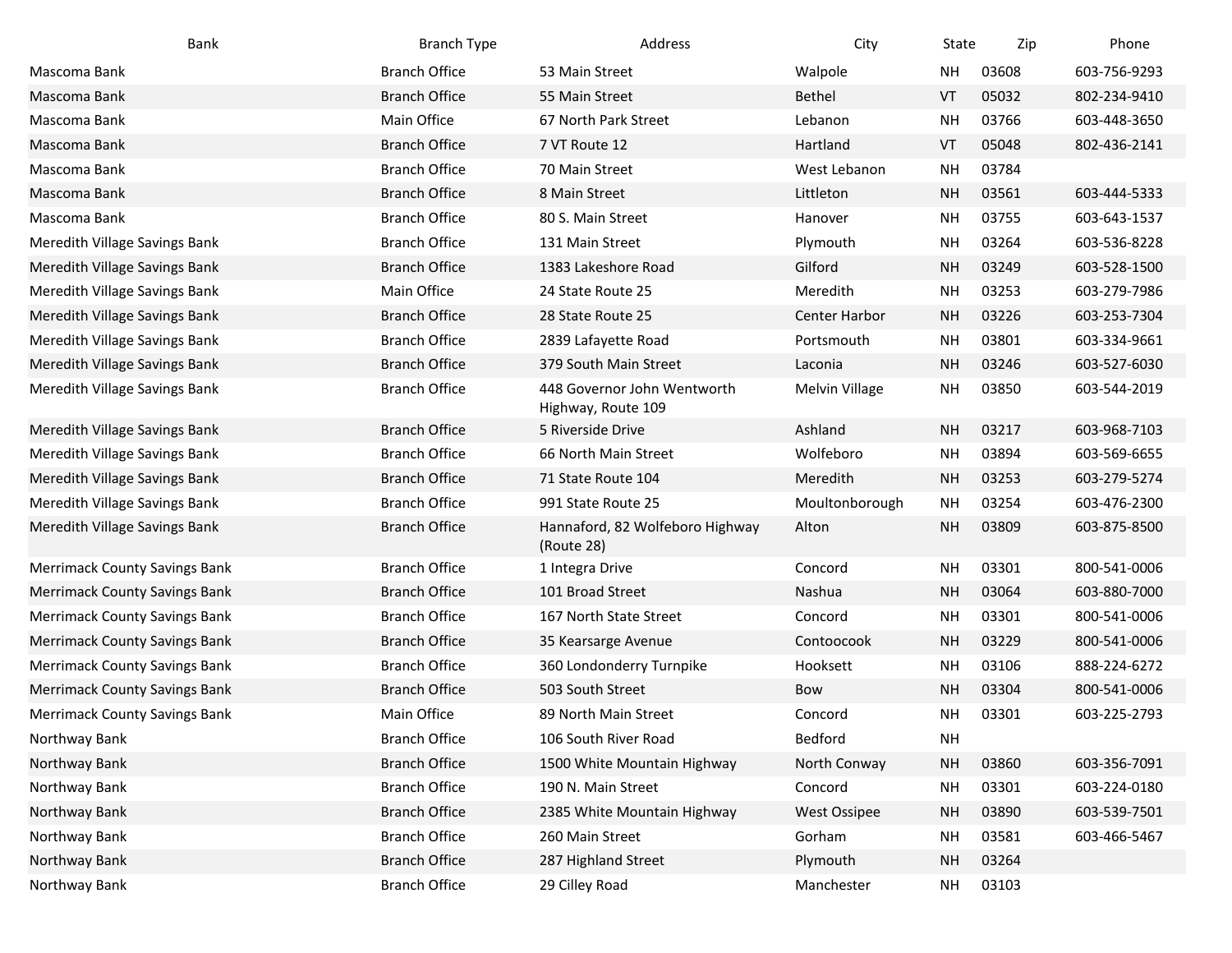| Bank                                    | <b>Branch Type</b>   | Address                          | City          | State     | Zip   | Phone        |
|-----------------------------------------|----------------------|----------------------------------|---------------|-----------|-------|--------------|
| Northway Bank                           | <b>Branch Office</b> | 3 Highland Street Office 111     | Plymouth      | <b>NH</b> | 03264 | 603-536-2733 |
| Northway Bank                           | <b>Branch Office</b> | 34 West Main Street              | Conway        | <b>NH</b> | 03818 | 603-447-4400 |
| Northway Bank                           | <b>Branch Office</b> | 400 South Main Street            | Laconia       | <b>NH</b> | 03246 | 603-524-3490 |
| Northway Bank                           | <b>Branch Office</b> | 414 Route 49                     | Campton       | <b>NH</b> | 03223 | 603-726-3903 |
| Northway Bank                           | <b>Branch Office</b> | 42 Upper Ladd Hill Road          | Meredith      | <b>NH</b> | 03253 | 603-279-0613 |
| Northway Bank                           | <b>Branch Office</b> | 5 Market Street                  | Tilton        | NΗ        | 03276 | 603-286-4344 |
| Northway Bank                           | <b>Branch Office</b> | 55 Main Street                   | Pittsfield    | <b>NH</b> | 03263 | 603-435-8481 |
| Northway Bank                           | <b>Branch Office</b> | 750 Lafayette Road, Suite 101    | Portsmouth    | <b>NH</b> | 03801 | 603-431-0822 |
| Northway Bank                           | Main Office          | 9 Main Street                    | <b>Berlin</b> | <b>NH</b> | 03570 | 603-752-1171 |
| Northway Bank                           | <b>Branch Office</b> | Rt. 16, 3424 White Mountain Hwy  | North Conway  | <b>NH</b> | 03860 | 603-356-8000 |
| Piscataqua Savings Bank                 | Main Office          | 15 Pleasant Street               | Portsmouth    | <b>NH</b> | 03801 | 603-436-5250 |
| Primary Bank                            | <b>Branch Office</b> | 1662 Elm Street                  | Manchester    | <b>NH</b> | 03104 | 603-854-8062 |
| <b>Primary Bank</b>                     | Main Office          | 207 Route 101                    | Bedford       | <b>NH</b> | 03110 | 603-310-7200 |
| Primary Bank                            | <b>Branch Office</b> | 327 Amherst Street               | Nashua        | <b>NH</b> | 03063 | 603-417-5640 |
| <b>Primary Bank</b>                     | <b>Branch Office</b> | 63 Crystal Avenue                | Derry         | <b>NH</b> | 03038 | 603-404-6290 |
| Profile Bank                            | <b>Branch Office</b> | 145 Main Street                  | Alton         | <b>NH</b> | 03809 | 603-875-4100 |
| Profile Bank                            | <b>Branch Office</b> | 160 Route 108                    | Somersworth   | <b>NH</b> | 03878 | 603-749-3000 |
| Profile Bank                            | Main Office          | 45 Wakefield Street              | Rochester     | <b>NH</b> | 03867 | 603-330-8424 |
| Profile Bank                            | <b>Branch Office</b> | 65 Meadow Street                 | Sanbornville  | <b>NH</b> | 03872 | 603-522-8226 |
| Salem Co-operative Bank                 | <b>Branch Office</b> | 284 Merrimack Street             | Methuen       | MA        | 01844 | 978-682-1010 |
| Salem Co-operative Bank                 | Main Office          | 3 South Broadway, PO Box 67      | Salem         | <b>NH</b> | 03079 | 603-898-333  |
| Savings Bank of Walpole                 | <b>Branch Office</b> | 11 Westminster Street            | Walpole       | <b>NH</b> | 03608 | 603-756-2863 |
| Savings Bank of Walpole                 | <b>Branch Office</b> | 30 Warwick Road                  | Winchester    | <b>NH</b> | 03470 | 603-239-8880 |
| Savings Bank of Walpole                 | <b>Branch Office</b> | 400 West Street                  | Keene         | <b>NH</b> | 03431 | 603-355-1881 |
| Savings Bank of Walpole                 | Main Office          | 68 Ames Plaza Lane, PO Box 517   | Walpole       | <b>NH</b> | 03608 | 603-756-4771 |
| Savings Bank of Walpole                 | <b>Branch Office</b> | 817 Court Street                 | Keene         | <b>NH</b> | 03431 | 603-352-6988 |
| Savings Bank of Walpole                 | <b>Branch Office</b> | 84 Marlboro Street               | Keene         | <b>NH</b> | 03431 | 603-352-1822 |
| Sugar River Bank                        | Main Office          | 10 North Main Street, PO Box 569 | Newport       | <b>NH</b> | 03773 | 603-863-3000 |
| Sugar River Bank                        | <b>Branch Office</b> | 10 Sawyer Brook Plaza, Route 10  | Grantham      | <b>NH</b> | 03753 | 603-863-3140 |
| Sugar River Bank                        | <b>Branch Office</b> | 196 Newport Road                 | New London    | <b>NH</b> | 03257 | 603-526-2060 |
| <b>Sugar River Bank</b>                 | <b>Branch Office</b> | 198 Loudon Road                  | Concord       | <b>NH</b> | 03301 | 603-227-6020 |
| Sugar River Bank                        | <b>Branch Office</b> | 2 West Main Street               | Warner        | <b>NH</b> | 03278 | 603-456-2281 |
| Sugar River Bank                        | <b>Branch Office</b> | 541 Route 11                     | Sunapee       | <b>NH</b> | 03782 | 603-763-9311 |
| The Millyard Bank                       | Main Office          | 57 Northeastern Blvd             | Nashua        | <b>NH</b> | 03062 | 603-882-6500 |
| <b>Woodsville Guaranty Savings Bank</b> | <b>Branch Office</b> | 189 Cottage Street               | Littleton     | <b>NH</b> | 03561 | 603-444-5237 |